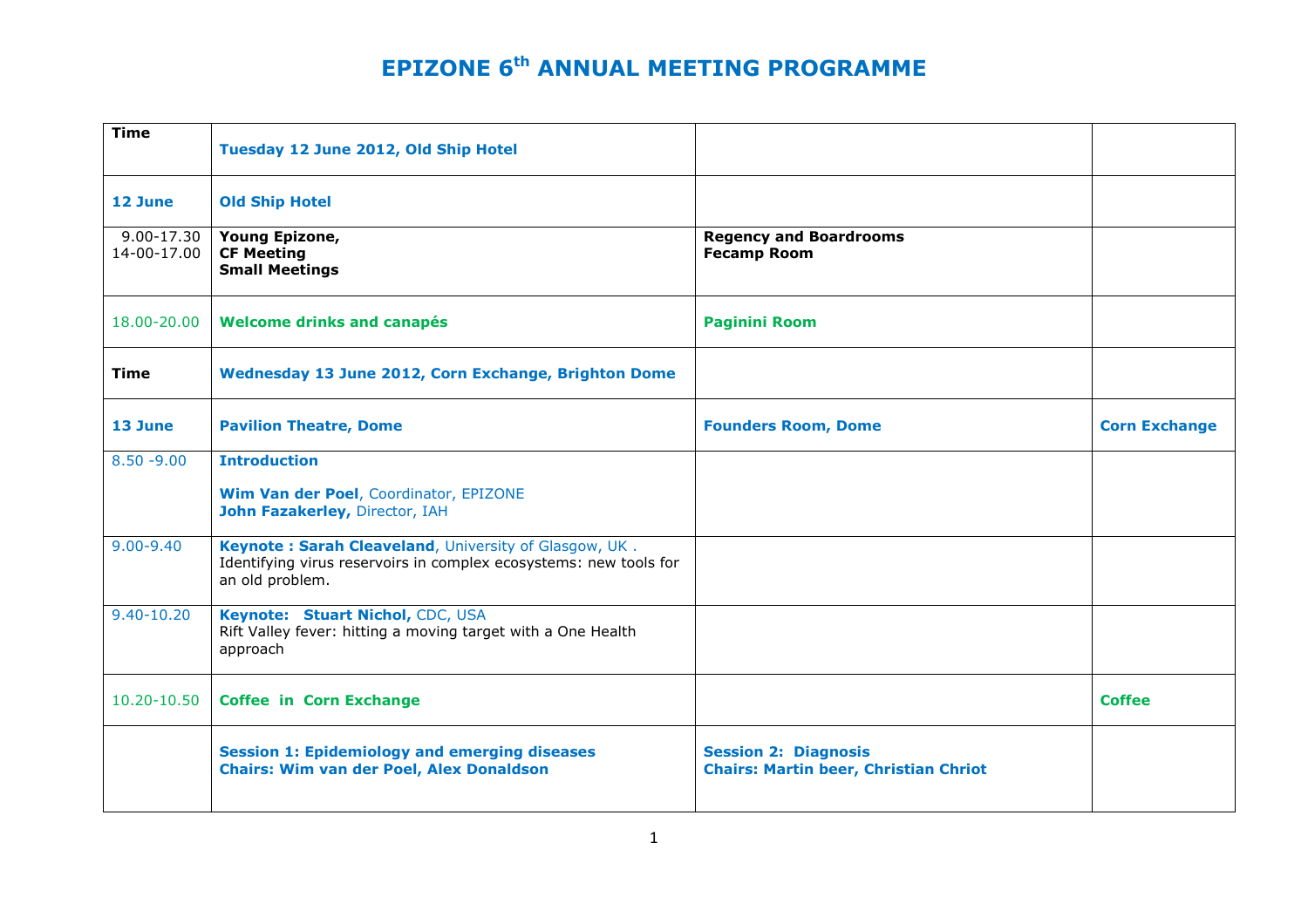| 13 June     | <b>Pavilion Theatre, Dome</b>                                                                                                                                                                                     | <b>Founders Room, Dome</b>                                                                                                                                                         |  |
|-------------|-------------------------------------------------------------------------------------------------------------------------------------------------------------------------------------------------------------------|------------------------------------------------------------------------------------------------------------------------------------------------------------------------------------|--|
| 10.50-11.05 | E&ED- 1: EU FP7 project Anticipating the global onset of novel<br>epidemics [ANTIGONE]: Workpackage 3: Interspecies Barriers for<br>Vector-borne Zoonotic Pathogens.<br>Nick Johnson, AHVLA, UK                   | D-1: Validation and establishment of an optimized<br>DNA-microarray system for the non targeted<br>detection of viruses.<br>Bjorn Abendroth, FLI, Germany                          |  |
| 11.05-11.20 | E&ED-2: Emergence of three mosquito-borne epornitic<br>Flaviviruses (West Nile Virus, Usutu Virus, and Bagaza Virus in<br>Spain: Challenges for diagnosis and control.<br>Miguel A., Jimenez-Clavero, INIA, Spain | D-2: Exclusion diagnostics for highly contagious<br>diseases - a new tool for early detection.<br><b>Barbara Thuer, IVI, Switzerland</b>                                           |  |
| 11.20-11.35 | E&ED-3: An emerging flavivirus has a potential to move from<br>duck to mouse in China.<br><b>Qiyun Zhu, LVRI, PR China</b>                                                                                        | D-3: A hand-held platform to detect trans-boundary<br>livestock disease viruses using loop-mediated<br>isothermal amplification (LAMP).<br>Mikidache Madi, IAH, UK                 |  |
| 11.35-11.50 | E&ED- 4: BTV8 infections in pregnant cows during late gestation.<br>Giovanni Savini, IZS, Italy                                                                                                                   | D-4: Epitope mapping for monoclonal antibodies to<br>the structural protein N of Rift Valley Fever Virus<br>using a peptide phage display approach.<br>G Lorenzo, CISA/INIA, Spain |  |
| 11.50-12.05 | E&ED- 5: A model in sheep and cattle to study the effect of<br>vaccination on vertical transmission of BTV-8.<br>Mirjam Van Der Sluijs, MSD Animal Health, Netherlands                                            | D-5: Typing of viral haemorrhagic septicaemia virus<br>(VHSV) by monoclonal antibodies.<br>Niels Joergen Oeleson, VET-DTU, Denmark                                                 |  |
| 12.05-12.20 | E&ED- 6: Detection of Bluetongue outbreak in Smolensk region of<br>Russia in 2011.<br>Agnesa Panferova, National Institute of Vet. Virol. and<br>Microbiol., Pokrov, Russia                                       | D-6: Rapid detection of goose circovirus by loop-<br>mediated isothermal amplification (LAMP).<br>Grzegorz Wozniakowski, NVRI, Poland                                              |  |
| 12.20-12.35 | E&ED-7: Bluetongue virus serotype 26 (BTV-26) - evidence for<br>direct contact transmission in goats.<br>Carrie Batten, IAH, UK                                                                                   | D-7: EPIZONE: Multicenter study for the comparison<br>of nucleic acid extraction methods.<br>Bernd Hoffman, FLI, Germany                                                           |  |
|             |                                                                                                                                                                                                                   |                                                                                                                                                                                    |  |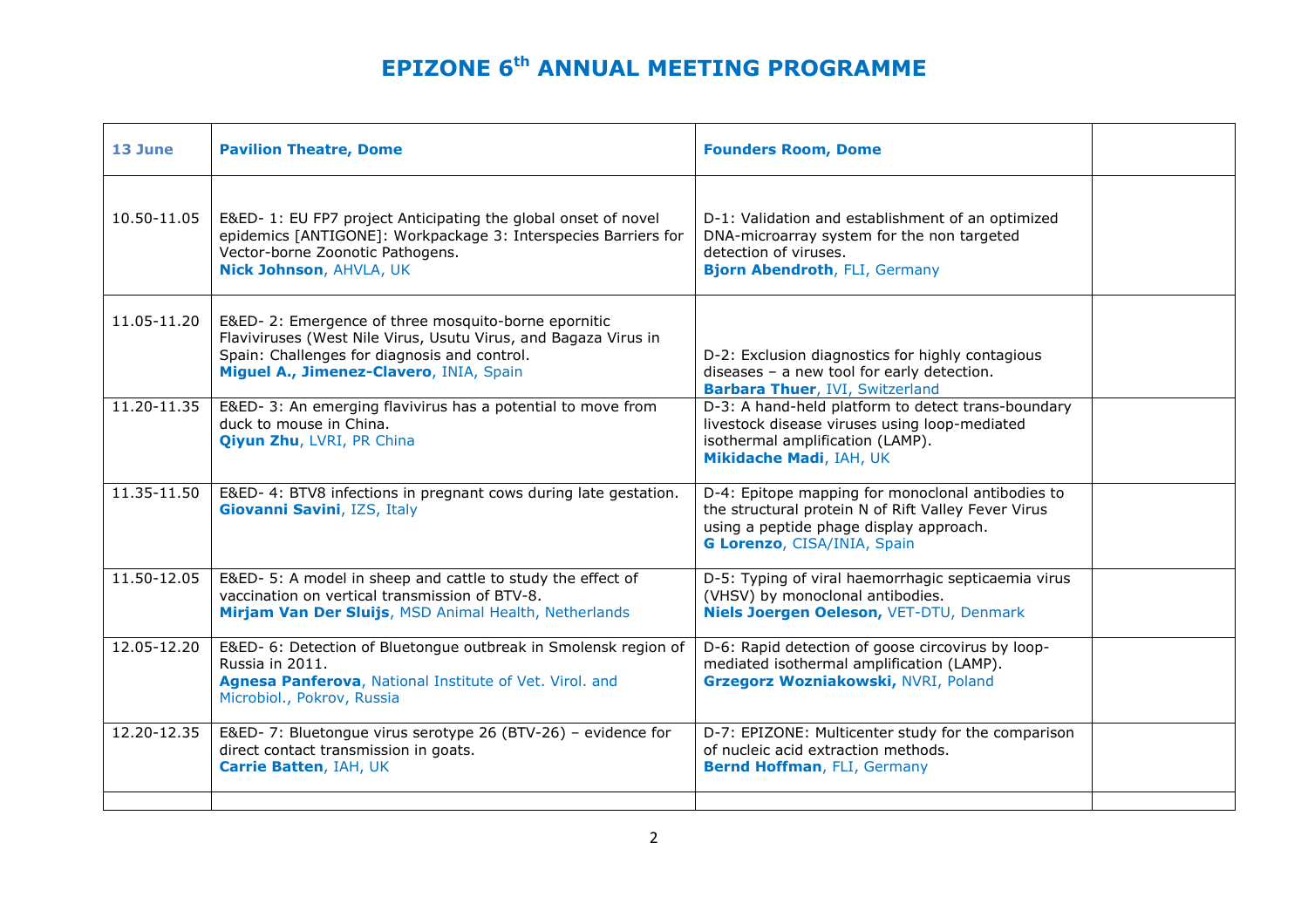| 12.35-14.00 | <b>Lunch and poster viewing in Corn Exchange</b>                                                                                                                                                     |                                                                                                                                                                                                                                       | <b>Lunch and</b><br>poster viewing |
|-------------|------------------------------------------------------------------------------------------------------------------------------------------------------------------------------------------------------|---------------------------------------------------------------------------------------------------------------------------------------------------------------------------------------------------------------------------------------|------------------------------------|
| 13 June     | <b>Pavilion Theatre, Dome</b>                                                                                                                                                                        | <b>Founders Room, Dome</b>                                                                                                                                                                                                            |                                    |
| 14.00-14.40 | Keynote: James Wood, University of Cambridge UK.<br>Influenza Virus Evolution                                                                                                                        |                                                                                                                                                                                                                                       |                                    |
|             | <b>Session 3: Epidemiology and emerging diseases</b><br><b>Chairs:</b>                                                                                                                               | <b>Session 4: Next Generation Sequencing</b><br><b>Chairs: Don King</b>                                                                                                                                                               |                                    |
| 14.45-15.00 | E&ED- 8: Italian H1N2 swine influenza viruses: different<br>evolutionary trends compared to European viruses.<br>Ana Moreno, IZSLER, Italy                                                           | NGS-1: What's in a strain?" Random access next<br>generation sequencing of virus isolates as a<br>diagnostic and quality control tool.<br>Steven Van Borm, CODA-CERVA, Belgium                                                        |                                    |
| 15.00-15.15 | E&ED- 9: A virulent East-European Porcine Reproductive and<br>Respiratory Syndrome virus strain induces pathology and a<br>pronounced immune response.<br>Eefke Weesendorp, CVI, Netherlands         | NGS-2: The first detection of Schmallenberg-virus by<br>metagenomic sequencing and intelligent<br>bioinformatics.<br>Matthias Scheuch, FLI, Germany                                                                                   |                                    |
| 15.15-15.30 | E&ED- 10: Survey of several infectious diseases of zoonotic and<br>epizootic significance in Austrian wildlife.<br>Adolf Steinrigl, Austrian Agency for Health and Food Safety,<br>Modeling, Austria | NGS-3: Deep sequencing of African swine fever virus<br>(ASFV) from direct field samples in multiple<br>outbreaks in Uganda: implications for the spread and<br>control of ASF.<br><b>Charles Masembe, Makerere University, Uganda</b> |                                    |
| 15.30-15.45 | E&ED- 11:EPIZONE: Use of veterinary databases within the<br>EPIZONE Network: the metadata core group.<br>Nicola Ferre, IZS Venezie, Italy                                                            | NGS-4: Intra and Inter-Host Transmission of FMDV<br>Studied at the Ultra-Deep level through Space and<br>Time.<br>Caroline Wright, IAH, UK                                                                                            |                                    |
| 15.45-16.00 | E&ED-12: Peste des petits ruminants in European sheep and<br>goats experimentally infected with a highly virulent Kurdish<br>strain.<br>Kerstin Wernicke, FLI, Germany                               | NGS-5: Use of Full Genome Sequences to Determine<br>Transmission Pathways of Foot-and-Mouth Disease<br>Virus During Animal-to-Animal Experimental<br>Infection.<br>Begona Valdazo-Gonzalez, IAH, UK                                   |                                    |
| 16.00-17.45 | <b>Poster session in Corn Exchange</b>                                                                                                                                                               |                                                                                                                                                                                                                                       | <b>Poster Session</b>              |
| 18-00-23.30 | <b>Evening Dinner Pier Fairground 18.00-19.30</b><br>at the Pier 19.30- 23.30                                                                                                                        |                                                                                                                                                                                                                                       |                                    |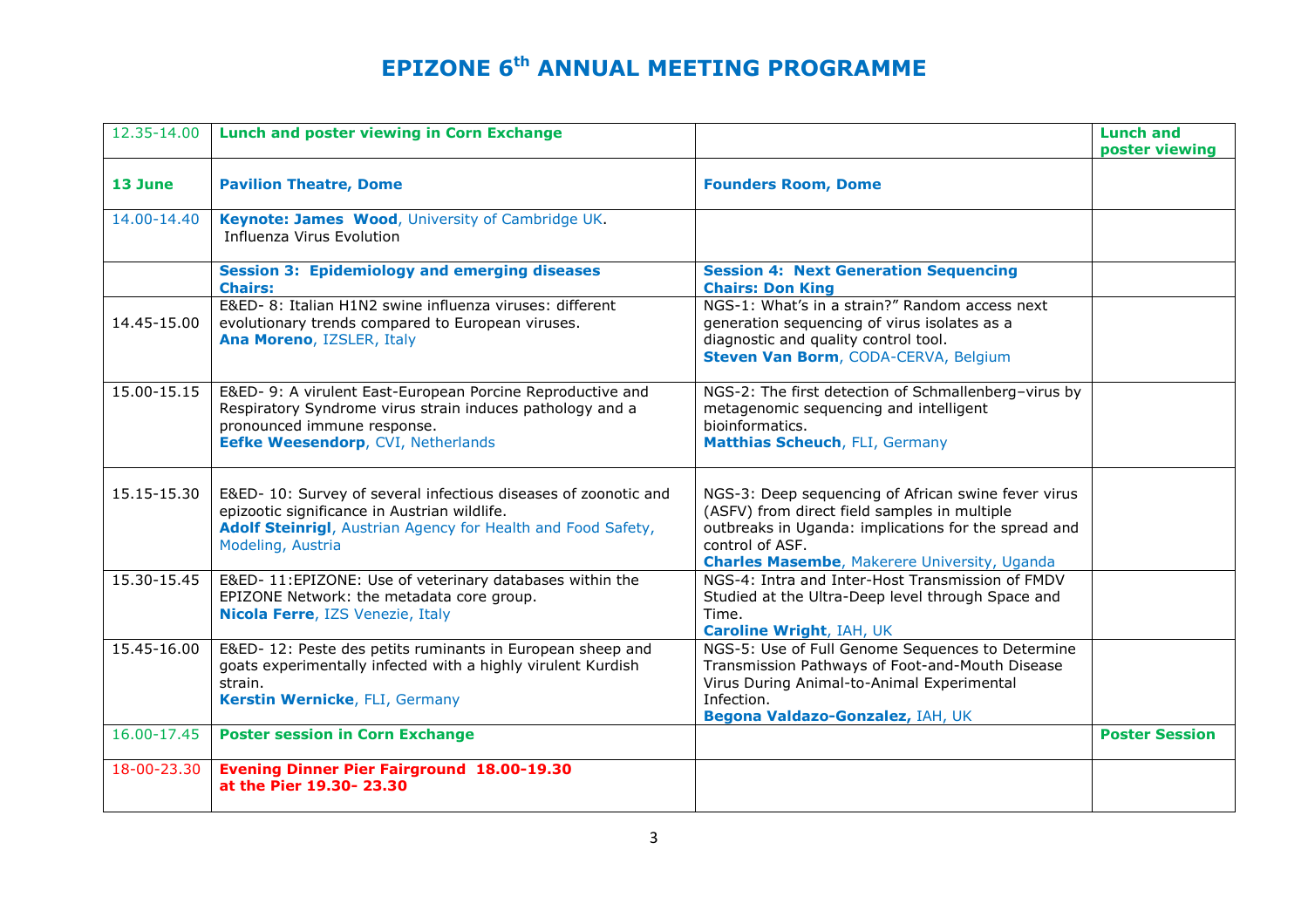#### **Thursday 14th June**

| <b>Time</b>   | <b>Pavilion Theatre</b>                                                                                                                                                                                                                                                          | <b>Founders Room</b>                                                                                                                                                                                 | <b>Corn Exchange</b> |
|---------------|----------------------------------------------------------------------------------------------------------------------------------------------------------------------------------------------------------------------------------------------------------------------------------|------------------------------------------------------------------------------------------------------------------------------------------------------------------------------------------------------|----------------------|
| $9.00 - 9.40$ | Keynote: Oliver Pybus, Oxford University, UK.<br>"Viral evolution: endless forms most probable"                                                                                                                                                                                  |                                                                                                                                                                                                      |                      |
| 9.40-10.20    | Keynote: Christian Drosten, University Bonn, Germany.<br>"Bats as Virus Reservoirs"                                                                                                                                                                                              |                                                                                                                                                                                                      |                      |
| 10.20-10.50   | <b>Coffee in Corn Exchange</b>                                                                                                                                                                                                                                                   |                                                                                                                                                                                                      | <b>Coffee</b>        |
|               | <b>Session 5: African swine fever</b><br><b>Chairs: Dirk Pfeiffer, Marie-Frédérique le Potier</b>                                                                                                                                                                                | <b>Session 6: Intervention Strategies</b><br><b>Chairs: Frank Koenen, Alejandro brun</b>                                                                                                             |                      |
| 10.50-11.05   | ASF-1: Molecular characterisation of African swine fever<br>outbreak viruses in Africa can assist in ASF control.<br>Juanita Van Heerden, ARC, OVI, S. Africa                                                                                                                    | IS-1: Rescued 'serotyped' bluetongue viruses based on<br>vaccine-related BTV6\net08 confer full protection in<br>sheep against virulent BTV8\net06.<br>Piet Van Rijn, CVI, Netherlands               |                      |
| 11.05-11.20   | ASF-2: Analysis of low input pig farming in western Kenya in<br>relation to prevalence of infection by an African swine fever<br>virus genotype that does not induce apparent clinical symptoms<br>or a detectable serological response.<br>Richard Bishop, ILRI, Nairobi, Kenya | IS-2: Bluetongue virus induces type I IFN in primary<br>plasmacytoid dendritic cells via a MyD88 dependent<br>TLR7/8 independent signalling pathway.<br>Suzana Ruscana, INRA, Jouey en Josas, France |                      |
| 11.20-11.35   | ASF-3: Spatio-temporal dynamics of African Swine Fever in Gulu<br>district, northern Uganda.<br>Karl Stahl, Agricultural University of Sweden, Uppsala, Sweden                                                                                                                   | IS-3: Sensing and control of Bluetongue virus infection<br>in epithelial cells via RIG-I and MDA5 helicases.<br>Virginie Doceul, Anses-INRA-ENVA, Maisons Alfort,<br>France                          |                      |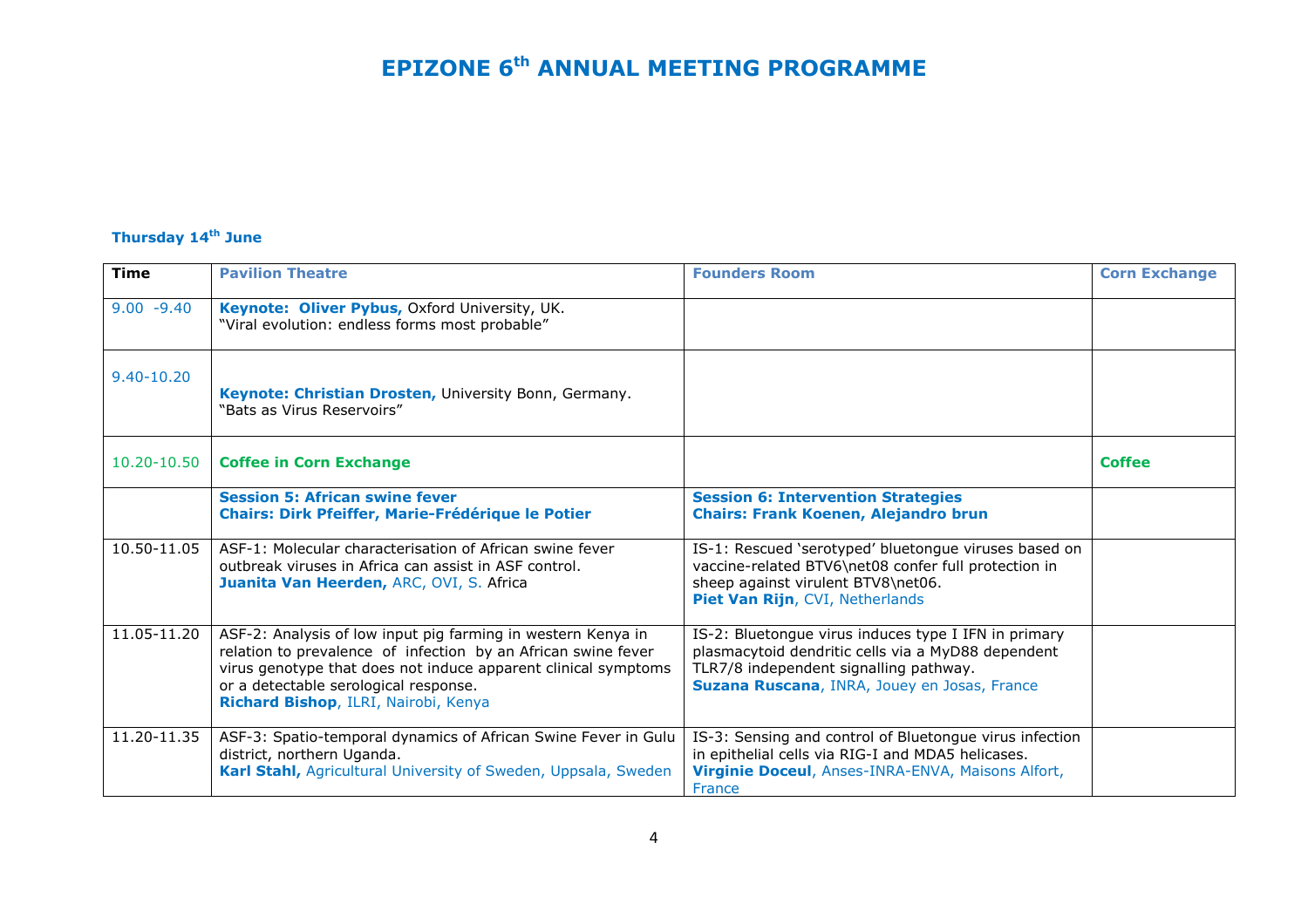| 14 June     | <b>Pavilion Theatre</b>                                                                                                                                                                                                                                                                        | <b>Founders Room</b>                                                                                                                                                                    |                                    |
|-------------|------------------------------------------------------------------------------------------------------------------------------------------------------------------------------------------------------------------------------------------------------------------------------------------------|-----------------------------------------------------------------------------------------------------------------------------------------------------------------------------------------|------------------------------------|
| 11.35-11.50 | ASF-4: Incidence of African Swine Fever infection in Sardinia<br>during the 2011: a new epidemic or an old epiphenomenon?<br>Francesca Feliziani, IZSUM, Italy                                                                                                                                 | IS-4: Potential application of FMDV non-coding RNAs<br>as immune adjuvants on FMDV vaccination.<br>Belem Borrego, CISA/INIA, Spain                                                      |                                    |
| 11.50-12-05 | ASF-5: Detection of specific antibodies in the organs of dead<br>domestic pigs and wild boars after an experimental acute ASF<br>infection and at the infection outbreaks in Russia in 2008 to<br>2011.<br>Denis Kolbasov, National Institute of Vet. Virol. and Microbiol.,<br>Pokrov, Russia | IS-5: Foot-and-mouth disease vaccine matching by<br>liquid phase blocking ELISA.<br>Tom Willems, VAR-CODA, Belgium                                                                      |                                    |
| 12.05-12.20 | ASF-6: Experimental characterization of the Caucasian African<br>swine fever virus isolate in adult wild boar - confirmation of<br>high virulence.<br>Sandra Blome, FLI, Germany                                                                                                               | IS-6: Morbillivirus V proteins targets multiple<br>components of IFN signalling pathway to control IFN<br>action.<br>Senthil Chinnakannon, IAH, UK                                      |                                    |
| 12.20-12.35 | ASF -7: African swine fever virus entry by endocytosis.<br>Signaling and cellular targets required for a successful infection.<br>Covadonga Alonso, CISA/INIA, Spain                                                                                                                           | IS-7: Evaluation of the protective potential in lambs of<br>a recombinant MVA vaccine encoding the Rift Valley<br>fever virus glycoproteins.<br>Alejandro Brun, CISA/INIA, Spain        |                                    |
| 12.35-13.50 | <b>Lunch and poster viewing in Corn Exchange</b>                                                                                                                                                                                                                                               |                                                                                                                                                                                         | <b>Lunch and</b><br>poster viewing |
| 13.50-14.00 | <b>Poster prizes</b>                                                                                                                                                                                                                                                                           |                                                                                                                                                                                         |                                    |
| 14.00-14.40 | Keynote: Carmina Gallardo, CISA-INIA, Madrid, Spain<br>"African swine fever (ASF) in Africa. The role of the African<br>indigenous pigs in the transmission of the disease".                                                                                                                   |                                                                                                                                                                                         |                                    |
|             | <b>Session 5: African swine fever virus</b><br><b>Chairs: Chris Oura, linda Dixon</b>                                                                                                                                                                                                          | <b>Session 6: Intervention Strategies</b><br><b>Chairs: Elisabeth Erlacher, Franz Conraths</b>                                                                                          |                                    |
| 14.40-14.55 | ASF -8: African swine fever virus uses macropinocytosis to enter<br>host cells.<br>Elena Garcia, CBMSO-CSIC-UAM, Madrid, Spain                                                                                                                                                                 | RA-1: Highly Pathogenic Avian Influenza transmission<br>risks: analysis of biosecurity measures and contact<br>structure in Dutch poultry farming.<br>Amos Ssematimba, CVI, Netherlands |                                    |